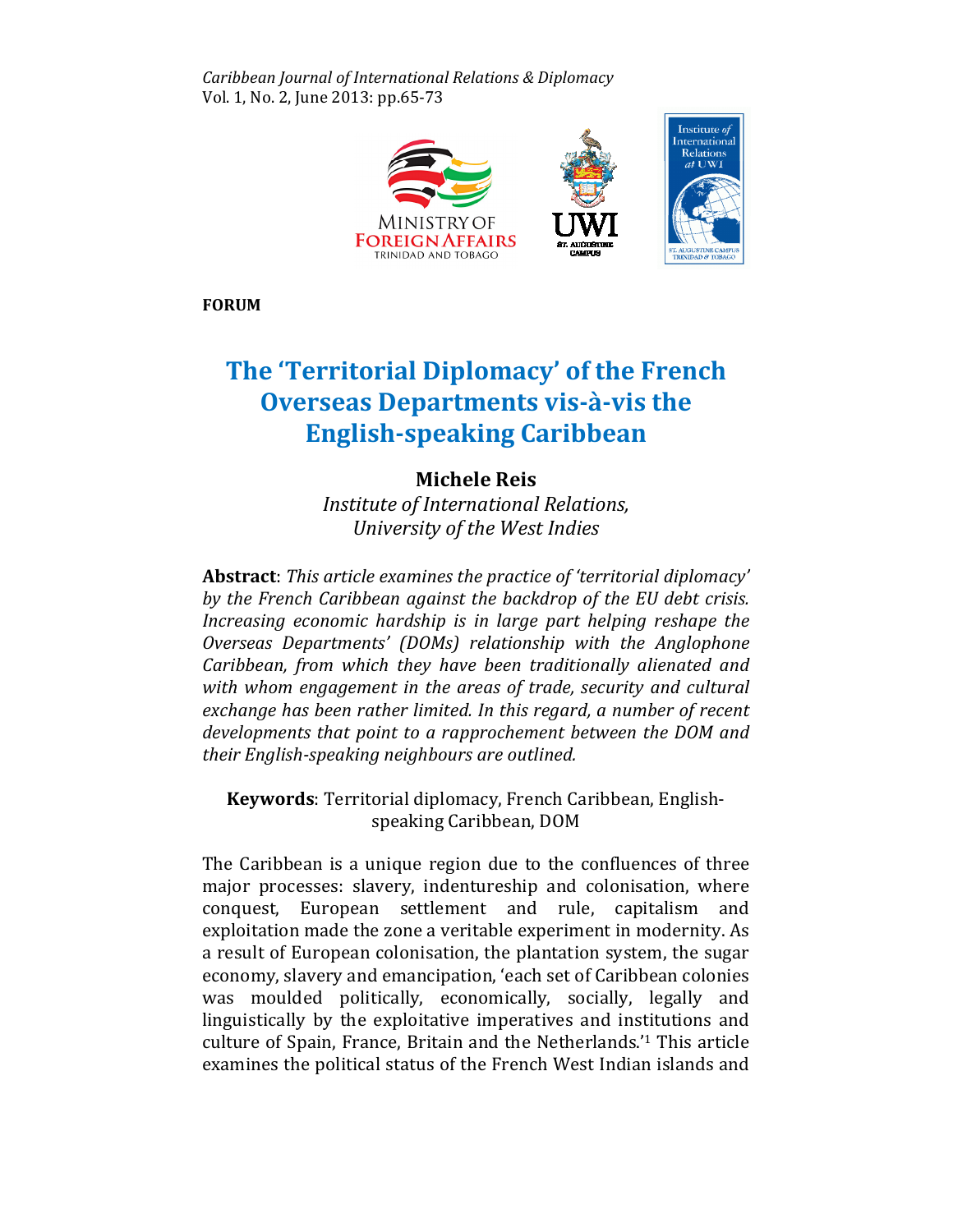traces the most recent developments in the evolution of their international relations with the Anglophone Caribbean.

The Départements Français d'Amérique (DFA) or Départements d'Outre-Mer (DOM) achieved full political integration with metropolitan France in 1946. France has overseas departments and territories in the Caribbean as well as the Atlantic, Pacific and Indian Oceans. Two of these islands are situated in the Eastern Caribbean: Martinique and Guadeloupe and the third, French Guiana is located in South America. Residents of the DOM are full French citizens, hold French passports, use the Euro currency and are subject to French laws and regulations, including the French civil and penal code, administrative law, social laws, tax laws, etc. Since 1946, in the French-administered territories outside of Europe, their status as DOM affords them many privileges that also apply to citizens residing in the French mainland. These include representation in the Parliament of France; the right to vote in elections to the European Parliament; and representation in the French National Assembly (Assemblée Nationale) and the French Senate (Le Sénat).

Unlike other non-independent territories in the Caribbean, France perceives the DOM as being fully incorporated into the mainland and this is reflected in the quality of social services people in the DOM enjoy. Heavily dependent on mainland France, the largest employer is the French state, which entitles French Antillean civil servants to an additional cost of living allowance that amounts to 40%, in addition to health services, social benefits and an education system that has rendered their standard of living comparable with most of Western Europe.

With such heavy reliance on France and by extension, the EU, the current Eurozone crisis raises the question once again as to the ability of France to continue maintaining its overseas *départements* in the Caribbean. Considerable expenditure is required for the functioning of these territories, particularly for salaries, infrastructural development and maintenance and social benefits. In EU terminology, Martinique, Guadeloupe and French Guiana are part of the designated 'ultra-peripheral regions,' which refer to the territories of member states that suffer from structural handicaps. As such, the French Overseas Departments are included in this grouping on account of their ultra-peripherality with the Azores, Madeira Islands and Canary Islands.<sup>2</sup>

Particularly in the case of the French Caribbean, this financial dependence has had deleterious effects on the economies of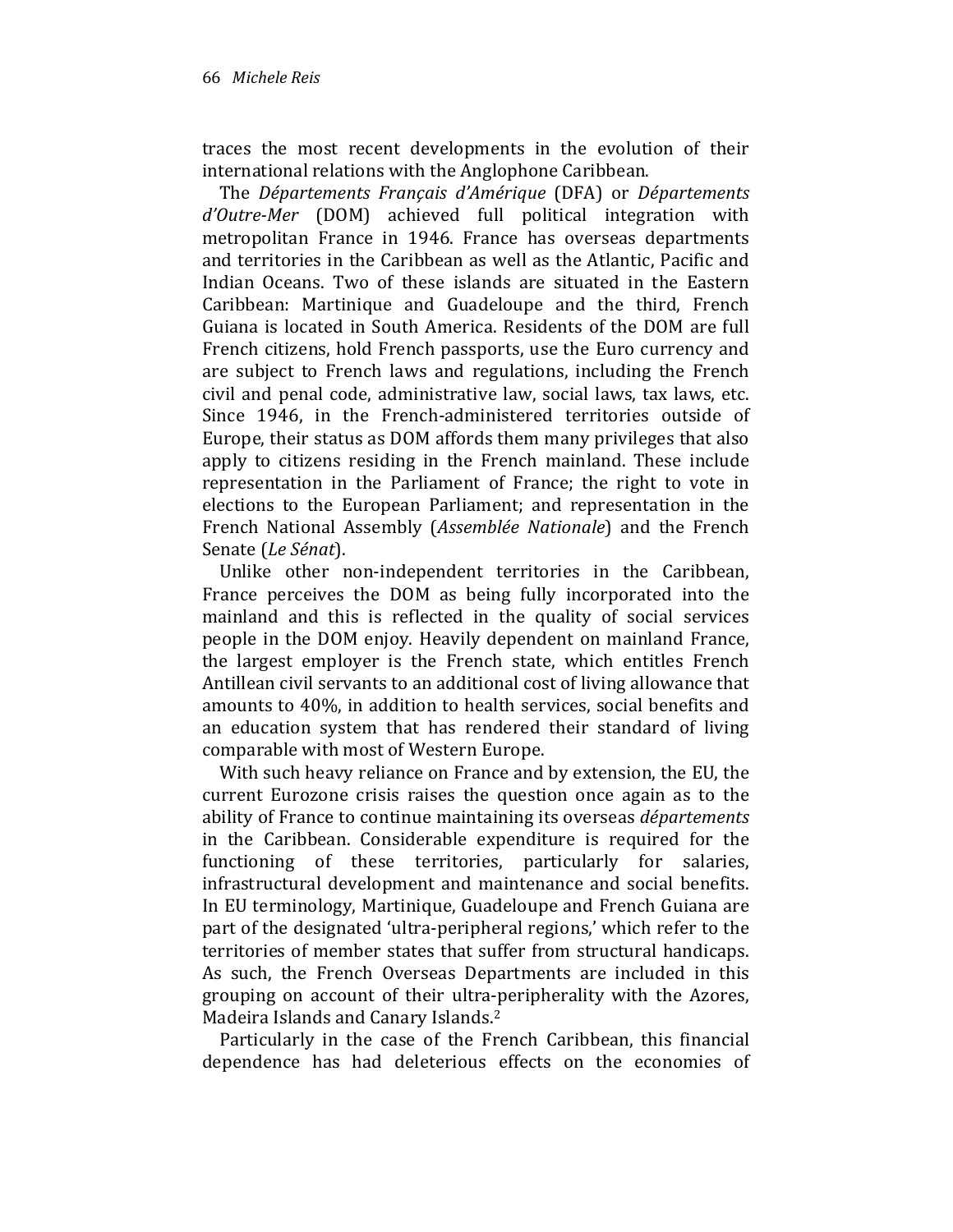Guadeloupe, Martinique and French Guiana. In recent times, the psychological and more tangible consequences of such great reliance on France by the DOM are more urgent and worrisome in light of the EU debt crisis. Départementalisation may have raised the standard of living in the DOM, but it has also resulted in the ills enumerated in the following:

An extreme and growing dependence on subsidies and large influx of capital from France; An illusory sense of wealth; The weakening of economies while inhabitants enjoy a high standard of living; Greater political and economic dependency on the former colonial power; The transfer of French capital from the mainland to the DOM represents the main source of growth aggravating a huge unemployment problem; Further polarisation of racial groupings; and The stifling of local cultural identity.<sup>3</sup>

Fred Constant also highlighted the costs of departmentalisation to the DOM. He termed this as 'the eruption of a pseudo-industrial society built on public transfer payments to the Antilles' which he claims 'has led to a cruel paradox, by which as each of these territories gets poorer and poorer, the more prosperous its inhabitants become.'4 This illusory sense of wealth to which Constant alludes does not in any way bode well for future responses to the decline in capital that the Eurozone crisis is likely to bring to the DOM in the Caribbean. The inherent problem lies in the fact that there is 'a two-tier Europe: the periphery, which spent much of the last decade on a spending binge fuelled by cheap money.'5 This author is of the view that there is really a three-tier system, with the ultra-peripheral zones of the EU forming the periphery in a Wallerstinian sense; while 'weaker' countries of the EU such as those in Eastern Europe comprise the semi-periphery, for example, Croatia, Latvia, Romania, while the 'stronger' economies such as Britain, France and Germany represent the core.

#### EUROPE'S POLITICAL AND ECONOMIC MALAISE

The largest economic area in the world is in deep financial crisis. In the post global financial crisis period of 2008, there is renewed uncertainty in the global financial system. Altman and Rijken refer to the gravity of this most recent international crisis in relation to major banks and sovereign governments' risk of bankruptcy or defaulting on their debt obligations.6 European banks are the largest holders of Greek debt and France is the most exposed of all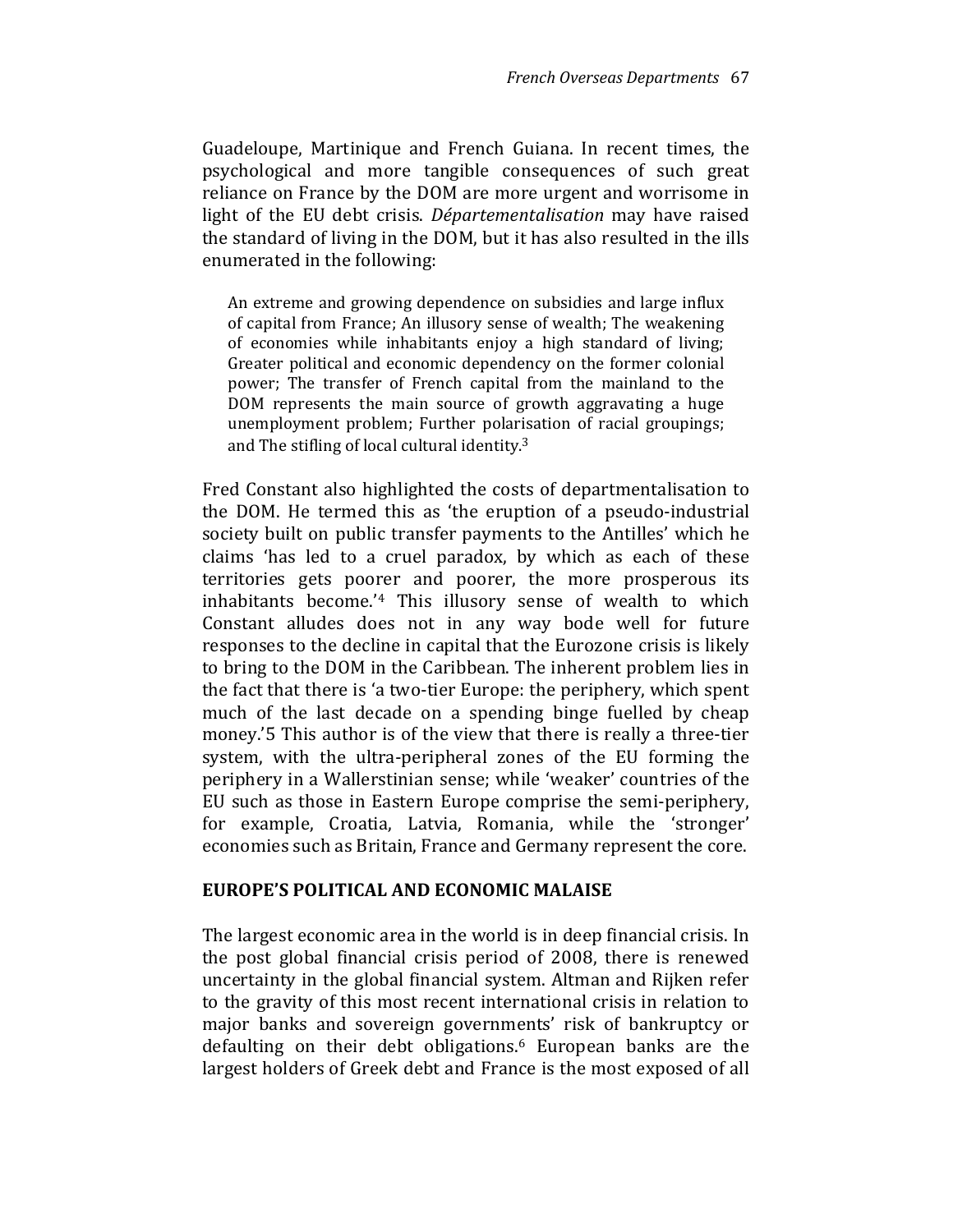the individual countries. Belke and Dreger, in their analysis of the impact of the Greek debt crisis on European countries, signalled that 'according to BIS data French banks could potentially be more impacted from a collapse of Greek banks and from a sovereign default than Germany, Italy and Spain.'7 French banks have therefore been grossly impacted by the downgrading of France's sovereign debt.<sup>8</sup> The Société Générale's stock fell by more than 4% in mid-August 2011, the lowest of any decline in the past three years. The Banque Nationale de Paris (BNP Paribas) resorted to closing two of its hedge funds and both the Crédit Agricole and the Société Générale were downgraded by Moody's in September 2011.9 All three of these major French banks operate in the DOM. Financial analysts have reiterated that the debt crisis poses a threat not only to governments but to the banks that lend to them as well.

These prospects and the fear of loss of jobs, salary and pension cuts, rising inflation and a decrease in government expenditure in key areas, preoccupy the European community and understandably have been the cause of protests and social unrest across the continent. Protests and strikes have already been recorded in parts of the DOM. Despite the geographical remoteness of the continent, the potential impact on already weak local economies in small states heavily reliant on large capital from France and the EU can be devastating. As local industries shrink, what happens to the DOM when the largesse from mainland governments and Brussels is drastically curtailed?

Substantial attention has been paid to the ongoing Eurozone crisis evidenced by the heavy mediatisation of the EU's attempt to contain the crisis and bail out the 'PIIGS nations.' On the other hand, there has been little if any coverage of how this crisis on the continent is being experienced in the DOM, further emphasising not only their ultra-peripherality but their marginalisation in the world's largest economic zone. As a result of this adversity, the rapprochement of the DOM to CARICOM countries can therefore be seen in part, as a knee jerk reaction to the EU debt crisis and the uncertainty that lies ahead for the so-called 'Caribbean parts of Europe.'

While the debt crisis may be a new problem on a more grandiose scale than previous financial crises, the fear that the DOM are too onerous and financially burdensome for Europe are by no means new arguments. More than twenty years ago, Clarke lamented that the French DOM were potential time bombs.10 France's former president, Nicholas Sarkozy, while the Minister of the Interior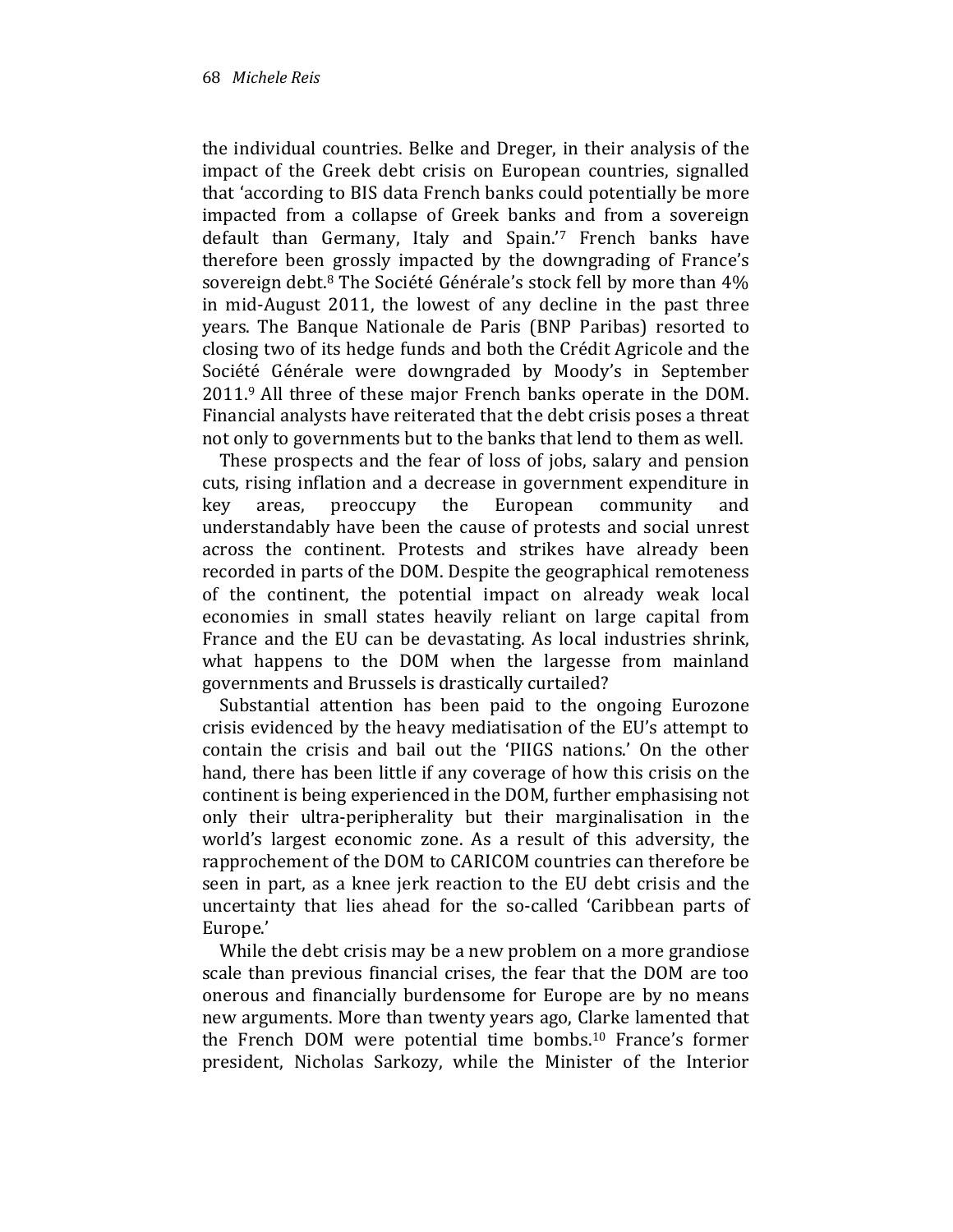spoke of national budgetary constraints and the looming prospect of reducing the amount of capital to the overseas departments. He further suggested that the DOM should become more autonomous and reinvent themselves as Zones Franches Globales or tax-free investment zones.<sup>11</sup>

#### IMPLICATIONS FOR THE OVERSEAS DEPARTMENTS

In 2011, Valiante warned of the implosion of the Eurozone resulting in social conflict and widening economic disparities.<sup>12</sup> Indeed, there is already mounting evidence of protests and strikes in the French DOM, linked to cutbacks and economic upheaval. As anxiety mounts in the French Antilles, a wave of strikes has gripped Martinique: both in the teaching service to protest the elimination of nearly 200 in 2012. In less than two years some 500 teaching positions have been lost, in addition to insufficient allocations to ensure overall quality education for both primary and secondary school children on the island. In March 2012, over a two-week period gas station operators staged a strike which crippled Martinique's productivity.

Prior to this, in 2009, Martinique and Guadeloupe experienced some of the worst protests and clashes in the history of the two islands. In Martinique, 10,000 protesters took to the streets in response to soaring food prices and the monopolistic control of the economy by the island's 1% Béké (white planter class) elite. These tensions along racial lines were alluded to by Daniel, as one of the negative repercussions of departmentalisation.13 In Guadeloupe scores of protesters were detained and tear gas used to contain the demonstrations from escalating into violence. These protests signalled great discontent by the citizens of the two islands and of the desperate need to find indigenous methods to lead to their economic recovery. The prospects for the DOM are few with little alternatives available to these entities for developing economic platforms for sustainability, so heavily dependent on the metropole.

While residents in the DOM share the concerns of EU citizens in the mainland, they are ill-equipped to respond to external economic challenges emanating from outside their geographical domain. The additional burden of competing for diminishing resource allocations is a very real threat. How will the austerity measures of distressed sovereigns in the EU directly and indirectly impact the non-independent territories in the Caribbean? What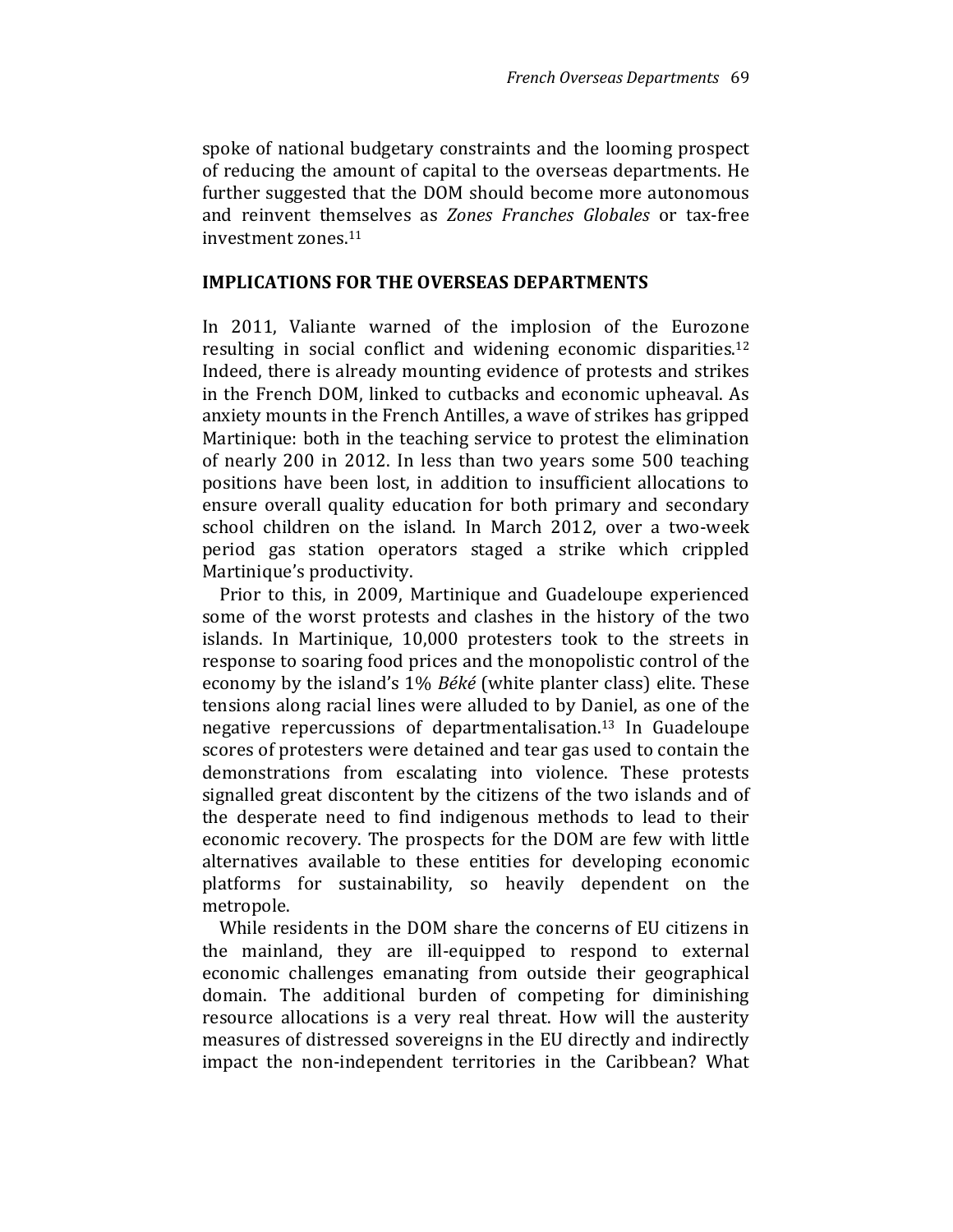would be the cost to their citizens? How would it impact people's investments, savings and pensions? Would there be less expenditure on infrastructure? Would social welfare and benefits be cut and how would the DOM adapt to these proposed changes in light of the current standard of living to which they have grown so accustomed? While France is not likely to let go of its overseas territories soon, there are growing fears that certain benefits, advantages and standards of living might be lost or will diminish in the DOM. The future presents paradoxical situations in which Europe has continuing interests in its overseas territories yet resources are decreasing for their upkeep and development in a faltering economy.

Hudson highlighted the fact that globalisation and the widening and deepening of the EU would put the DOM at additional risk, emphasising inequalities between the European mainland and small entities in the Caribbean.14 Anxiety will no doubt continue to rise, as the crisis puts pressure on governments to keep cutting spending and raising taxes. These austerity measures invariably weigh on economic growth, development and financial dependence of the DOM.

In theorising about the future of ultra-peripheral parts of the EU, Hudson presented a pessimistic view that 'prospects for the ultraperipheral regions remain gloomy' in relation to development. If according to Hudson the economic prognosis for ultra-peripheral regions was unpromising in relation to development prospects, the Eurozone crisis presents even more urgent constraints that reinforce their marginality.<sup>15</sup>

Europe's economic malaise and marginalisation of the DOM visà-vis the rest of Europe ushers in new dispensations in the international relations of the region. A number of recent developments negates the 'political balkanization,'16 which has traditionally characterised the Caribbean, splintering the region along linguistic, cultural and economic lines as well as governance arrangements. Three examples of the quest for more political autonomy by the DOM attest to a new era of relations between Anglophone and Francophone countries, opening up a range of possibilities for the DOM and their regional neighbours in a variety of spheres. The first of these is the granting of associate membership to the DOM in the Association of Caribbean States (ACS) in April 2013. Other examples of the DOM's 'territorial diplomacy' and their rapprochement between the independent countries of the Caribbean and the still dependent entities of the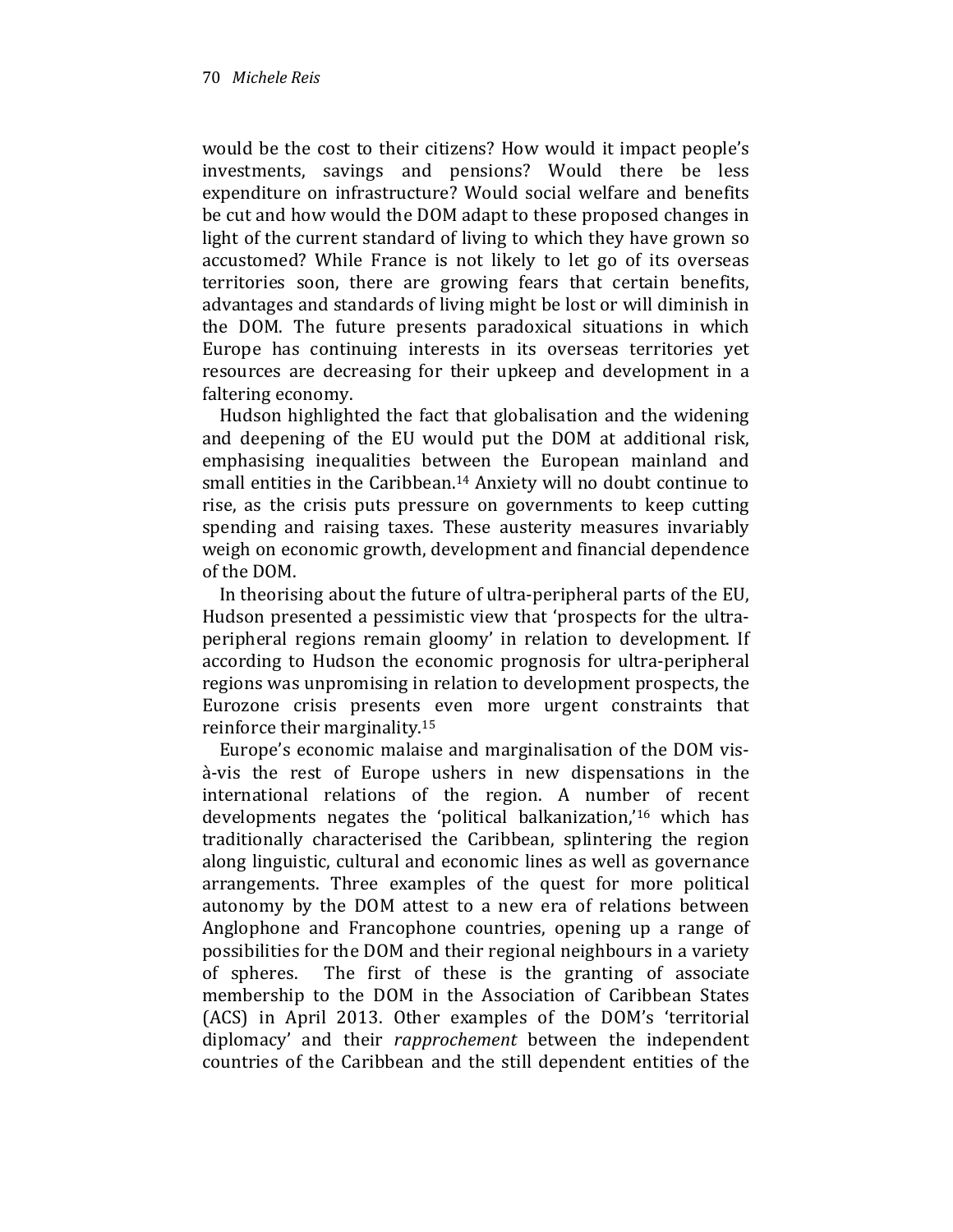Antilles include the application of the DOM for associate membership to the Organisation of Eastern Caribbean States (OECS) and finally their inclusion as full members of CONCACAF.

A parallel can be drawn between the marginalisation of the Anglophone Caribbean with the U.S. with that of the DOM and France. The aforementioned developments point to changes in the international relations between independent and non-independent countries of the sub-region. The accession of the French Caribbean overseas departments as associate members of the ACS, separate from France, guarantees them direct intervention in debates as well as voting rights at the ACS' Council of Ministers and Special Committee meetings. This accomplishment has been described as the DOM's 'latest step toward increased integration' with its regional neighbours.17 Their accession to the ACS as associate members is significant, as it endorses the DOM's incorporation as equal counterparts with CARICOM and other regional entities in the Caribbean Basin.

It is extremely significant too, that this feat is recognised as the beginning of new relations with the DOM and the rest of the Caribbean, signalling a new brand 'of territorial diplomacy and political and economic integration,'18 which were hitherto constrained and elusive. Another example of 'territorial diplomacy' is the application of associate membership by both Martinique and Guadeloupe to the OECS in December 2011. This application is currently under consideration by the regional bloc, which represents a little more than 600,000 inhabitants. This development was endorsed in the findings of a recent report on St. Lucia's foreign policy review, given the proximity of the DOM to the OECS member states and similarities in topography, geology and natural resources.19 The final recent example of 'territorial diplomacy' is the acceptance of the DOM with other NITs as full members of the regional football body, CONCACAF. Despite the fact that they are not sovereign states, they have moved from associate members to full members, permitting them 'to participate in the confederation's competitions.'<sup>20</sup>

Through participation in various regional groups such as the ACS and OECS, sport, as well as the potential avenues for increased collaboration with Trinidad and Tobago and French Guiana, with the recent oil and natural gas finds, the elusive widening and deepening of the integration process may inadvertently be taking place as crises draw the countries of the region together. Future plans to include Créole as an official language of CARICOM can also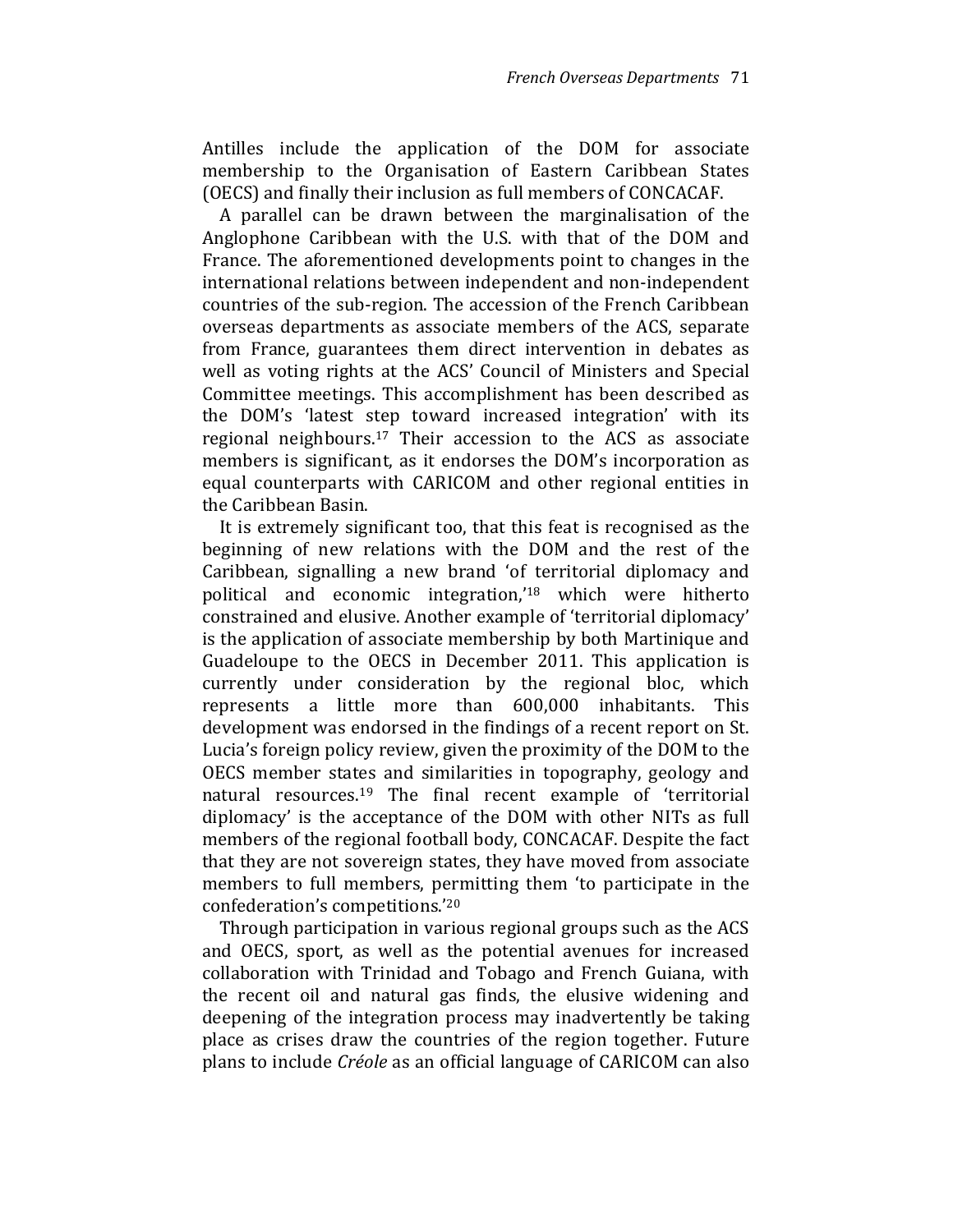#### 72 Michele Reis

lend further support to integration efforts. As CARICOM faces increasing criticisms regarding the slow pace of integration, the possibilities that abound with the inclusion of the DOM with the rest of the English-speaking Caribbean will forcibly widen the range of engagement with the EU in future discussions that will ultimately enhance the incorporation of the wider sub-region in the global economy.

## NOTES ON CONTRIBUTOR

Dr Michele Reis completed a doctorate in International Relations at the Institute of International Relations, University of the West Indies in 2005. She currently lectures at the Institute. Her principal area of research is diaspora and migration, with a particular emphasis on Caribbean and Latin American diasporic communities in the U.S. and Hispanic migrants in Trinidad and Tobago. E-mail: diaspora.issues@gmail.com

## **NOTES**

- <sup>1</sup> Colin Clarke. 'Europe in the Caribbean: From Colonial Hegemony to Geopolitical Marginality' in Anthony T. Bryan, J. Edward Greene and Timothy M. Shaw (eds.) Peace, Development and Security in the Caribbean: Perspectives to the Year 2000 London: Macmillan, (1990).
- <sup>2</sup> Professor R. Hudson. 'The EU's Ultra-Peripheral Regions: Developmental Considerations and Reflections,' Paper presented at the Conference-The Macroeconomic Situation of the European Ultra-Periphery, Brussels, December 15, 2006.
- <sup>3</sup> Justin Daniel. 'The Construction of Dependency: Economy and Politics in the French Antilles,' in Aaron Gamaliel Ramos and Angel Israel Rivera, Islands at the Crossroads: Politics in the Non-Independent Caribbean Kingston, Jamaica: Ian Randle Publishers, (2001) pp. 61-79.
- <sup>4</sup> Fred Constant. 'The French Antilles in the 1990s: Between European Unification and Political Territorialization,' in Aaron Gamaliel Ramos and Angel Israel Rivera, Islands at the Crossroads: Politics in the Non-Independent Caribbean. Kingston, Jamaica: Ian Randle Publishers, (2001), pp. 80-94.
- <sup>5</sup> Economist Intelligence Unit. 'State of the Union: Can the Euro Zone Survive Its Debt Crisis?' Economist Intelligence Unit Special Report, 2011.
- <sup>6</sup> Edward I. Altman and Herbert Rijken. 'Toward A Bottom-Up Approach to Assessing Sovereign Default Risk: An Update,' available at http://69.175.2.130/~finman/Publications/JAF/2011/Altman.pdf, accessed Tuesday October 18, 2011.
- <sup>7</sup> Ansgar Belke and Christian Dreger. 'Ramifications of Debt Restructuring on the Euro Area-The Example of Large European Economies' Exposure to Greece,' available at http://papers.ssrn.com/sol3papers.cfm/abstract\_id=1906631, accessed Wednesday October 19, 2011.
- The authors note how 'Moody's raised concerns about the exposure of BNP Paribas, Société Générale and Crédit Agricole to the Greek mess'.